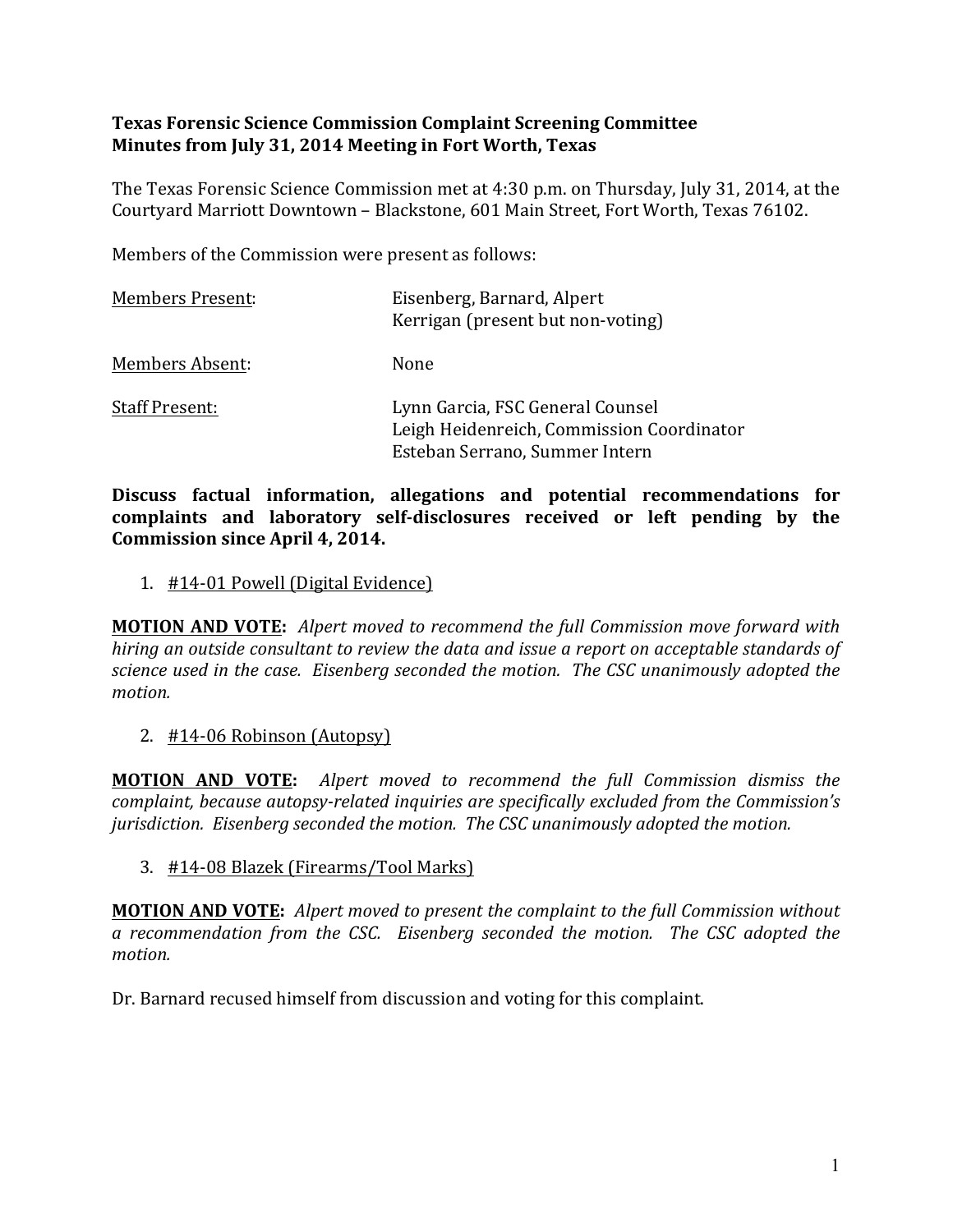### 4. #14-09 Gambles (DNA)

**MOTION AND VOTE:** Barnard moved to recommend the full Commission dismiss the *complaint and refer the complainant to the various Texas innocence clinics, because the complaint falls outside the Commission's jurisdiction. Alpert seconded the motion. The CSC unanimously adopted the motion.* 

# 5. #14-12 Scharmen (Breath Alcohol)

**MOTION AND VOTE:** *Barnard moved to recommend the full Commission direct staff to send the complainant a letter requesting he contact Alamo Forensic Services for the information he is* seeking. Eisenberg seconded the motion. The CSC unanimously adopted the motion.

### 6.  $\#14$ -07 IFL (Firearms/Tool Marks)

**MOTION AND VOTE:** Alpert moved to withhold recommendation and present to the full *Commission for disposition. Alpert seconded the motion. The CSC unanimously adopted the motion.* 

### 7. #14-10 IFL (Blood Alcohol)

**MOTION AND VOTE:** *Barnard moved to recommend the full Commission direct staff to issue a* letter to the laboratory stating that given the information provided, no further action is required. Alpert seconded the motion. The CSC unanimously adopted the motion.

# 8. #14-11 DPS - Austin (Toxicology)

**MOTION AND VOTE:** Alpert moved to withhold any recommendation until more *information can be obtained from DPS at the full Commission meeting. Barnard seconded the motion.* The CSC unanimously adopted the motion.

9. #14-15 SWIFS (Controlled Substance)

**MOTION AND VOTE:** *Eisenberg moved to recommend the full Commission provide a letter to the laboratory stating no further action is required at this time. Alpert seconded the motion.* The CSC unanimously adopted the motion.

#### 10. #14-16 Houston Police Department (DNA)

**MOTION AND VOTE:** *Barnard moved to withhold recommendation to the full Commission until* the CSC can obtain copies of internal reports and further information from the *laboratory* and ASCLD/LAB. Eisenberg seconded the motion. The CSC unanimously adopted *the motion.*